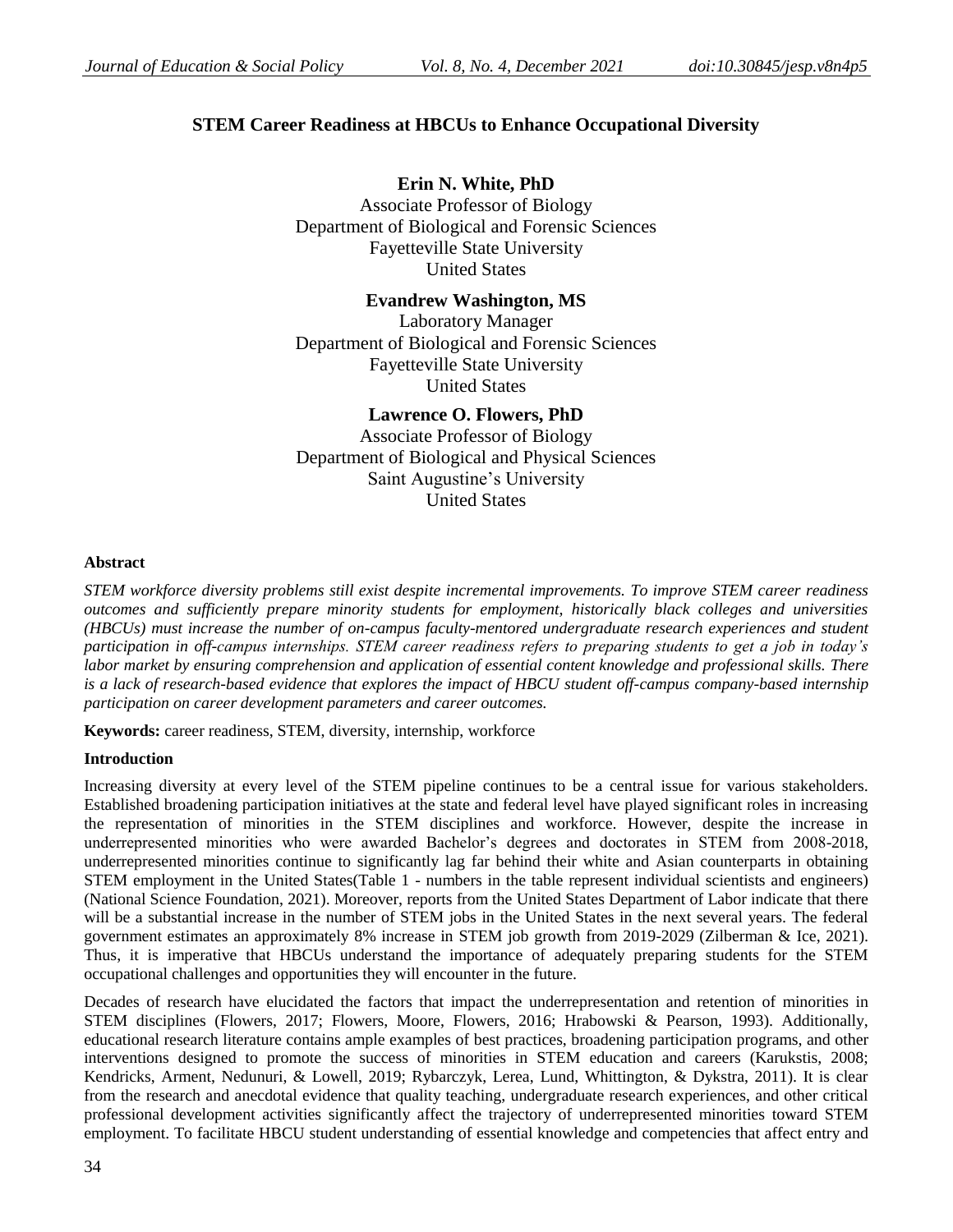retention in the workforce, STEM academic departments must expose students to various specialized work development experiences during their undergraduate career. Professional development experiences should be aligned with current STEM career development research studies, company job tasks, and career development best practices.



#### **Table 1. Scientists and Engineers Employment Data by Race**

### **Career Readiness**

An oft-cited rationale for underrepresentation in STEM careers is the lack of preparation of minority college graduates (Schneider, 2000; Tyson, Lee, Borman, & Hanson, 2007). However, there is a scarcity of research studies that focus on HBCU STEM students' career readiness. Most contemporary research studies on student career readiness target high school students (Bozick, Srinivasan, & Gottfried, 2017; Erdogan & Stuessy, 2016). The main reason for the lack of studies on HBCU students stems from the absence of a reliable and valid instrument to measure STEM career readiness at the college level. Many studies examining STEM career preparation are not grounded in a career readiness theory or a practical conceptual framework. Identification of career readiness factors may be a key element in improving HBCU student participation in STEM careers. For the current article, we define STEM career readiness as the requisite professional experiences, skills, and knowledge students must acquire to obtain employment in a STEM field after graduation. The utilization of on-campus undergraduate research and off-campus company-based internships can improve career readiness at HBCUs.

#### **Undergraduate Research**

Since the turn of the century, stakeholders have strongly recommended that institutions of higher learning create intensive career preparation opportunities to enrich undergraduate education outcomes (Association of American Colleges and Universities, 2007; Boyer Commission on Educating Undergraduates in the Research University, 2001). Not surprisingly, there has been a fair amount of literature that demonstrates that minority student participation in undergraduate research promotes academic success, higher persistence rates in STEM, greater success in graduate school, and stronger commitment to pursue a STEM career when compared to control populations (Fakayode, Yakubu, Adeyeye, Pollard, & Mohammed, 2014; Jones, Barlow, & Villarejo, 2010). Lopatto (2007) surveyed over 2000 students using the Survey of Undergraduate Research Experiences (SURE) and found that over 90% of the students reported that their engagement in a summer undergraduate research experience either maintained or improved their interest to pursue a science career. Using longitudinal evidence Jones, Barlow, and Villarejo (2010) further substantiated the link between minority undergraduate career preparation activities and student persistence and academic attainment. Their data compared retention and academic success of multiple ethnic groups and found that minority students showed higher statistical gains versus other ethnic groups.

Villarejo, Barlow, Kogan, Veazey, & Sweeney (2008) also provided supportive evidence that underrepresented students' participation in career readiness programs promotes a sustained interest in pursuing a STEM career after graduation. The researchers performed a longitudinal study on alumni who participated in an undergraduate biology enrichment program for minorities and graduated with a degree in biology to demonstrate a causal link between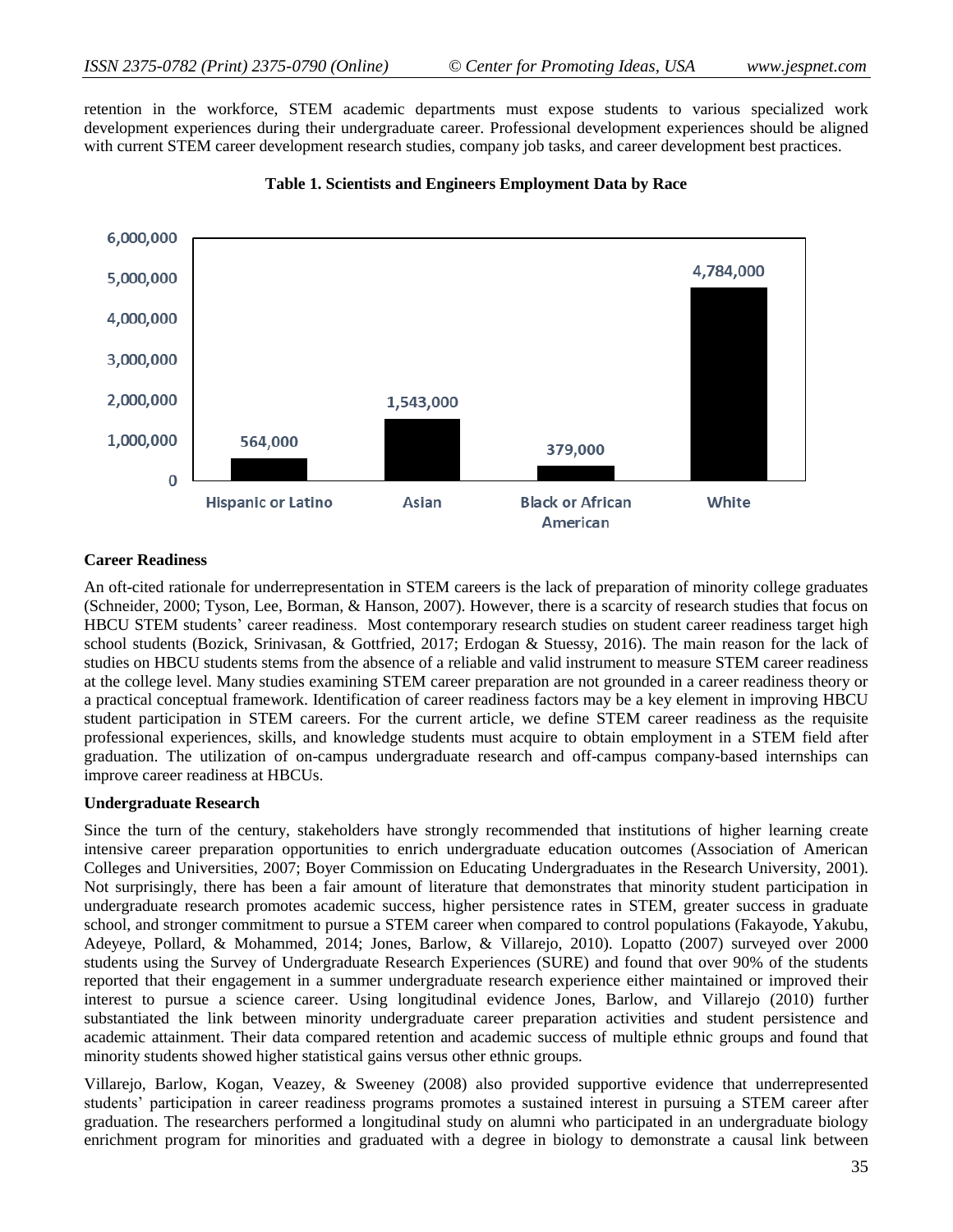research experiences and career choice and employment outcomes. Results of the study confirmed similar findings that participation in STEM employment preparation experiences was a transformative endeavor in steering minority undergraduates to a research career in the biomedical sciences.

Fakayode et al. (2014) analyzed survey results of students who completed a summer undergraduate research program and noted that program participants had higher retention rates compared to non-program students enrolling at the same time. The work of Fakayode et al. is constructive; however, unlike Villarejo et al. (2008), their work did not focus on career decisions and did not track the participants after graduation to explore longitudinal outcomes. Unfortunately, evidence regarding the effects of undergraduate research experiences and internships on HBCU student career development issues and products (e.g., career readiness) is somewhat limited and thus reinforces the need for STEM education researchers to address the problems through the use of mixed methods research studies.

## **Internships**

According to Kolb's experiential learning theory, internships are an example of a beneficial learning activity where knowledge is acquired through targeted work-related experiences and facilitates a thorough understanding of real-life work requirements (Kolb, 1984). Not surprisingly, the educational literature is replete with evidence demonstrating the positive effects of STEM-based internships on academic success and career outcomes of college students attending majority institutions (Honda, Pazmino, Hickman, & Varma, 2015; Knouse, Tanner, & Harris, 1999; Kopteva, Arkowski, Craft, 2015). Undergraduates who participate in an internship have a significantly higher GPA than students who do not participate in an internship during their undergraduate careers.

In another study, Wright, Wu, Frye, Mathur, and Patrick (2007) found that a biomedical engineering summer research internship significantly improved the participants' knowledge of medical principles and STEM fundamentals. Internships are targeted training endeavors monitored by an appropriate supervisor or team and are often a prerequisite for a technical profession. Internships come in various forms, can be completed during the academic year or the summer, and involve part-time or full-time vocational commitments. Moreover, the inclusion of internship experiences at the undergraduate level show significantly improved retention, academic success, and employment outcomes (Callahan & Benzing, 2004). Data on the effects of internships on HBCU STEM students is limited; however, a small subset of studies have examined how internship exposure affects African American students.

Internships provide students with a unique opportunity to gain practical experience in a particular field and reinforce one's understanding of the inner workings of distinct occupations. Moreover, internships connect academic content to career applications and help students refine their career interests and evaluate their vocational strengths and weaknesses. Successful internship experiences can also lead to the formation of valuable long-term professional networks, strong letters of recommendation, and higher-quality resumes and cover letters. The comprehensive understanding gained from completing an internship can lead to an informed career decision that can affect employability (Knouse & Fontenot, 2008). While academic or on-campus internships are beneficial, off-campus internships are critical to student development. It is our contention that HBCUs should focus on increasing the number of off-campus internships opportunities for students. An off-campus internship is a supervised preparatory work experience performed by undergraduate students at an external, non-academic environment (e.g., industry, company, government lab) designed to transmit fundamental knowledge of specific careers and prepare students for entry-level positions in STEM.

## **Conclusion**

Preparing HBCU undergraduate students for successful post-graduation occupational endeavors requires focused professional development objectives at the department level. Many national reports show that African Americans are severely underrepresented in the STEM workforce in the United States. Due to the effects of internships on a wide variety of student outcomes, higher education stakeholders have recommended the inclusion of internships or experiential learning activities in collegiate curricula. This article stresses the importance of HBCU student participation in off-campus internships at STEM-based companies or government-sponsored research laboratories. Offcampus internships and campus-specific research experiences will positively augment students' career readiness and ultimately improve diversity in STEM careers. Unfortunately, the impact of off-campus internships on HBCU students is a poorly studied area. An infusion of studies in this area could inform HBCU faculty and administrators and lead campus-wide strategies to improve career readiness and mitigate low graduate rates in STEM disciplines.

## **Acknowledgments**

This work was supported by a grant funded by the National Science Foundation (HRD-1533536).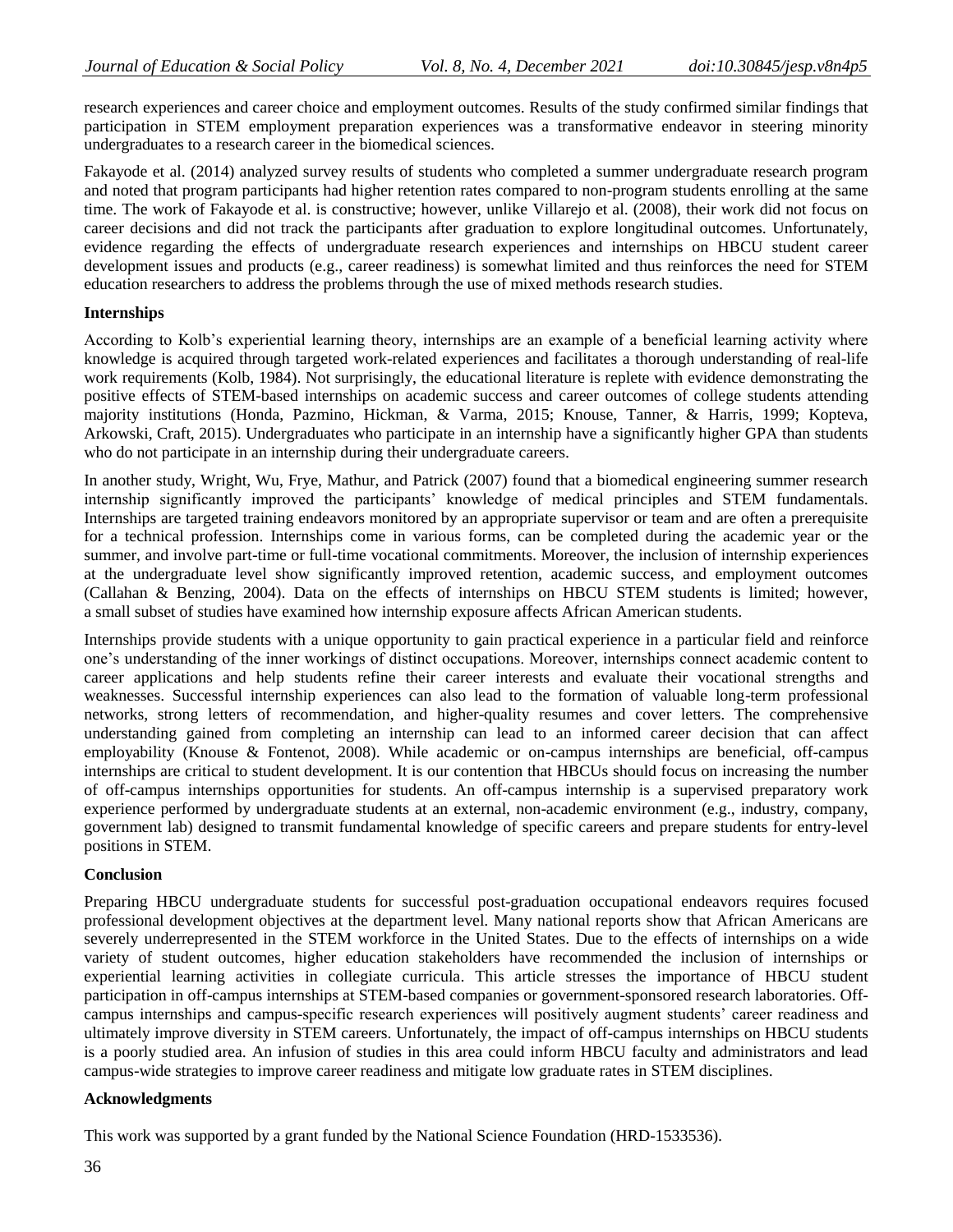#### **References**

- Adedokun, O., Bessenbacher, A., Parker, L., Kirkham, L., & Burgess, W. (2013). Research skills and STEM undergraduate research students' aspirations for research careers: Mediating effects of research self-efficacy. *Journal of Research in Science Teaching, 50*, 940-951.
- Association of American Colleges and Universities. (2007). *College learning for the new global century: A report from the national leadership council for liberal education and America's promise*. Washington, DC: AACU.
- Boyer Commission on Educating Undergraduates in the Research University. (2001). *Reinventing undergraduate education: Three years after the Boyer report*. S. S. Kenny (chair). State Universityof New York.
- Bozick, R., Srinivasan, S., & Gottfried, M. (2017). Do high school STEM courses prepare non-college bound youth for jobs in the STEM economy? *Education Economics, 25*, 234-250.
- Callahan, G., & Benzing, C. (2004). Assessing the role of internships in the career-oriented employment of graduating college students. *Education & Training, 46*, 82-89.
- Erdogan, N., & Stuessy, C. (2016). Examining the role of inclusive STEM schools in the college and career readiness of students in the United States: A multi-group analysis on the outcome of student achievement. *Educational Sciences:Theory and Practice, 15*, 1517-1529.
- Fakayode, S., Yakubu, M., Adeyeye, O., Pollard, D., & Mohammed, A. (2014). Promoting undergraduate STEM education at a historically Black college and university through research experience. *Journal of Chemical Education, 91*, 662-665.
- Flowers, L. (2017). Integrating STEMployable skills at historically Black colleges and universities. *Diverse: Issues in Higher Education, 34*(2), 24.
- Flowers, L., Moore, J., & Flowers, L. (2016). *Advancing educational outcomes in science, technology, engineering, and mathematics at historically Black colleges and universities*. Lanham, MD: University Press of America.
- Honda, G., Pazmino, J., Hickman, D., & Varma, A. (2015). Lifelong learning: The value of an industrial internship for a graduate student education. *Chemical Engineering Education, 49*, 195-200.
- Hrabowski, F., & Pearson, W. (1993). Recruiting and retaining talented AfricanAmerican males in college science and engineering. *Journal of College Science Teaching, 22*, 234-238.
- Jones, M., Barlow, A., & Villarejo, M. (2010). Importance of undergraduate research for minority persistence and achievement in biology. *Journal of Higher Education, 81*, 82-115.
- Karukstis, K. (2008). Broadening participation in undergraduate research. *Journal of Chemical Education, 85*, 1474-1476.
- Kendricks, K., Arment, A., Nedunuri, K., &Lowell, C. (2019). Aligning best practices in student success and career preparedness: An exploratory study to establish pathways to STEM careers for undergraduate minority students. *Journal of Research in Technical Careers, 3*, 27-48.
- Kolb, D. (1984). *Experiential learning: Experience as the source of learning and development*. Englewood Cliffs, NJ: Prentice Hall.
- Kopteva, I., Arkowski, D., & Craft, E. (2015). Tiered internship model for undergraduate students in geospatial science and technology. *Community College Journal of Research and Practice, 39*, 34-43.
- Knouse, S., & Fontenot, G. (2008). Benefits of the business college internship: A research review. *Journal of Employment Counseling, 45*, 61-66.
- Knouse, S., Tanner, J., & Harris, E. (1999). The relation of college internships, college performance, and subsequent job opportunity. *Journal of Employment Counseling, 36*, 35-43.
- Lopatto, D. (2007). Undergraduate research experiences support science career decisions and active learning. *CBE Life Sciences Education, 6*(4), 297-306.
- National Center for Science and Engineering Statistics. (2021). *Women, minorities, and persons with disabilities in science and engineering: 2021*. Special Report NSF 21-321. Arlington, VA.
- Rybarczyk, B., Lerea, L., Lund, P., Whittington, D., & Dykstra, L. (2011). Postdoctoral training aligned with the academic professoriate. *BioScience, 61*, 699-705.
- Schneider, B. (2000). Explaining the unrealized aspirations of racial and ethnic minorities. In G. Campbell, R. Denes, & C. Morrison (Eds.), *Access denied: Race, ethnicity, and the scientific enterprise* (pp. 174-187). Oxford: Oxford University Press.